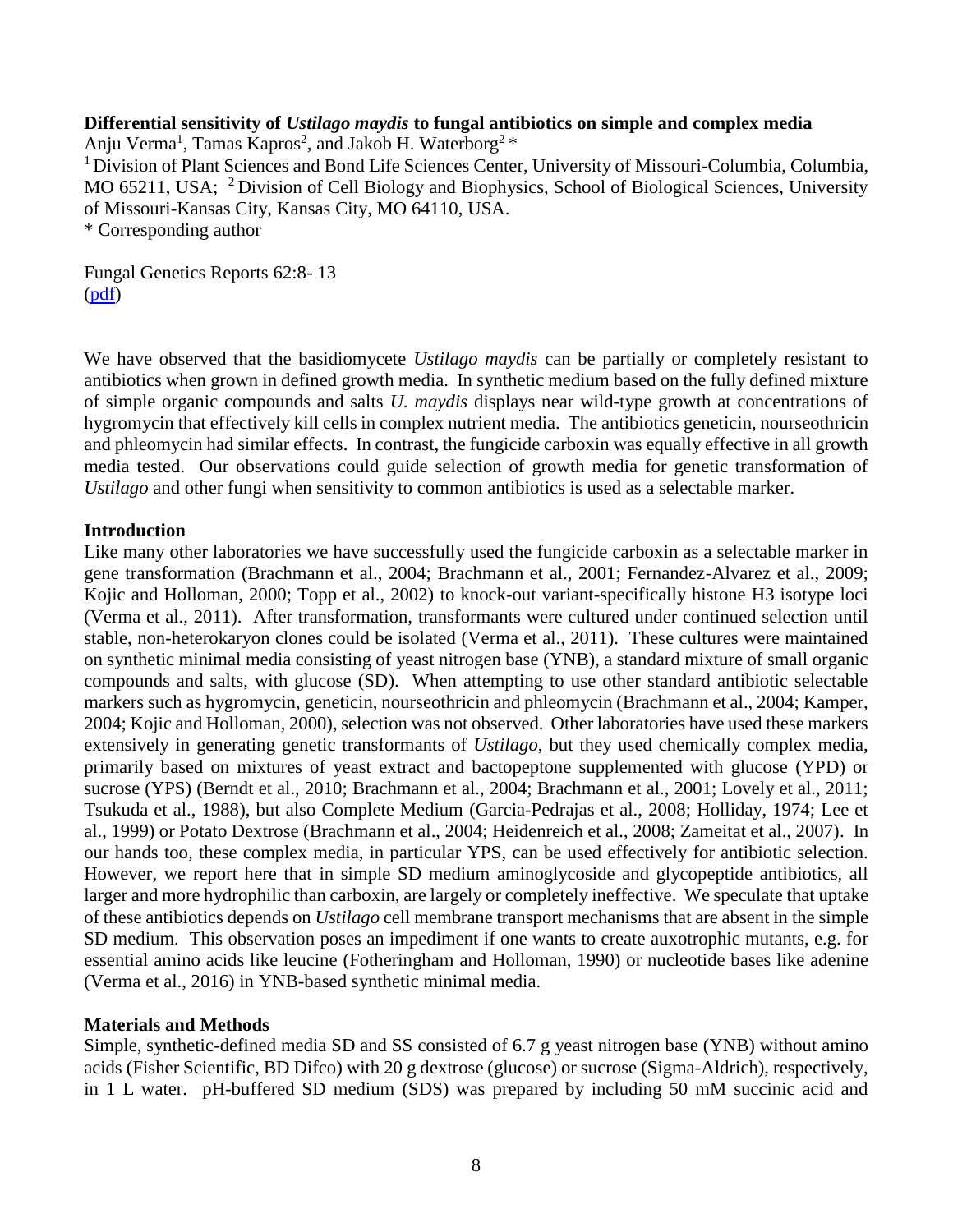adjustment of the pH to 7 with NaOH. Semi-defined, complex growth media YPD and YPS2 contained 10 g yeast extract (BD Difco), 20 g bactopeptone (BD Difco) with 20 g glucose or sucrose, respectively, in 1 L water. In addition to this rich complex medium (Tsukuda et al., 1988), we also tested the poorer formulation YPS1 with only 4 g yeast extract and 4 g bactopeptone per L (Brachmann et al., 2004). *Ustilago* growth rates and antibiotic effects were indistinguishable between YPS1 and YPS2. For plate cultures, media were supplemented with 15 g agar (Fisher Scientific) per L. Unless specified, media were autoclaved without adjusting the pH of approximately 6.5.

Aliquots of stock solutions of antibiotics were added to the desired final concentrations into autoclaved simple or complex agar media, after cooling to approximately 55 C. Filter-sterilized hygromycin (Sigma-Aldrich) and geneticin (G418, Gibco BRL) stocks were 50 mg/mL water; nourseothricin (NTC, Jena Bioscience, Germany) was 100 mg/mL water; phleomycin (InVivogen) was 20 mg/mL stock as purchased. Carboxin (5,6-dihydro-2-methyl-1,4-oxathi-ine-3-carboxanilide; Vitavax) was 10 mg/mL methanol, diluted from a 34% suspension in methanol, a kind gift from S. Gold (Athens, GA) and used at 3 μg/mL (Verma et al., 2011).

Wildtype *U. maydis* 521 haploid strain FGSC 9021 (Verma et al, 2011) was revived from –70 C storage in 50% glycerol, grown on SD plates at 30 C and single colonies were grown overnight in 50 mL SD or YPD at 30 C at 150 rpm in 125 mL flasks. Multiple samples of 250 cells in 10 microliter medium, after volume adjustment based on hematocytometer counting, were spotted on 100 mm diameter Petri dishes with 40 ml agar medium, allowed to dry, and incubated in the dark at 30 C for at least 1 week. Note that initial inoculum sizes increased as colonies grew, spreading across the agar surface (Fig. 1).



Figure 1. Examples of *U. maydis* growth on solid media. Multiple aliquots of 10 µL of *Ustilago* suspension culture containing 250 cells were spotted on agar plates with complex or simple nutrient media and with sucrose or glucose (see Legend of Table 1) and grown in the dark at 30 C for 3 (A, F) or 6 days (B-E, G-S). A-J: complex media; K-S: simple media. Table 1 scores are indicated between square brackets. **A.** control, YPS1 [+++]; **B.** hygromycin, 200 μg/mL, YPS1 [NO]; **C.** geneticin, 200 μg/mL, YPS1 [NO]; **D.** nourseothricin, 150 μg/mL, YPS1 [NO]; **E.** phleomycin, 50 μg/mL, YPS1 [NO]; **F.** control, YPS2 [+++]; **G.** hygromycin, 300 μg/mL, YPS1 [NO]; **H.** geneticin, 250 μg/mL, YPS2 [NO]; **I.** nourseothricin, 300 μg/mL, YPS2 [NO]; **J.** phleomycin, 20 μg/mL, YPS2 [NO]; **K.** control, SD [+++]; **L.** hygromycin, 150 μg/mL, SD [++]; **M.** geneticin, 100 μg/mL, SD [+++]; **N.** nourseothricin, 150 μg/mL, SD [++]; **O.** phleomycin, 15 μg/mL, SD [+++]; **P.** hygromycin, 250 μg/mL, SD [+]; **Q.** geneticin, 300 μg/mL, SD [+++]; **R.** nourseothricin, 300 μg/mL, SD [+]; **S.** phleomycin, 50 μg/mL, SD [++]. Note the somewhat variable size of the 10 μL spots applied on plates like A where large colonies grow in only 3 days and plates like B, where the application spots remain faintly visible but microscopic colonies are never detected.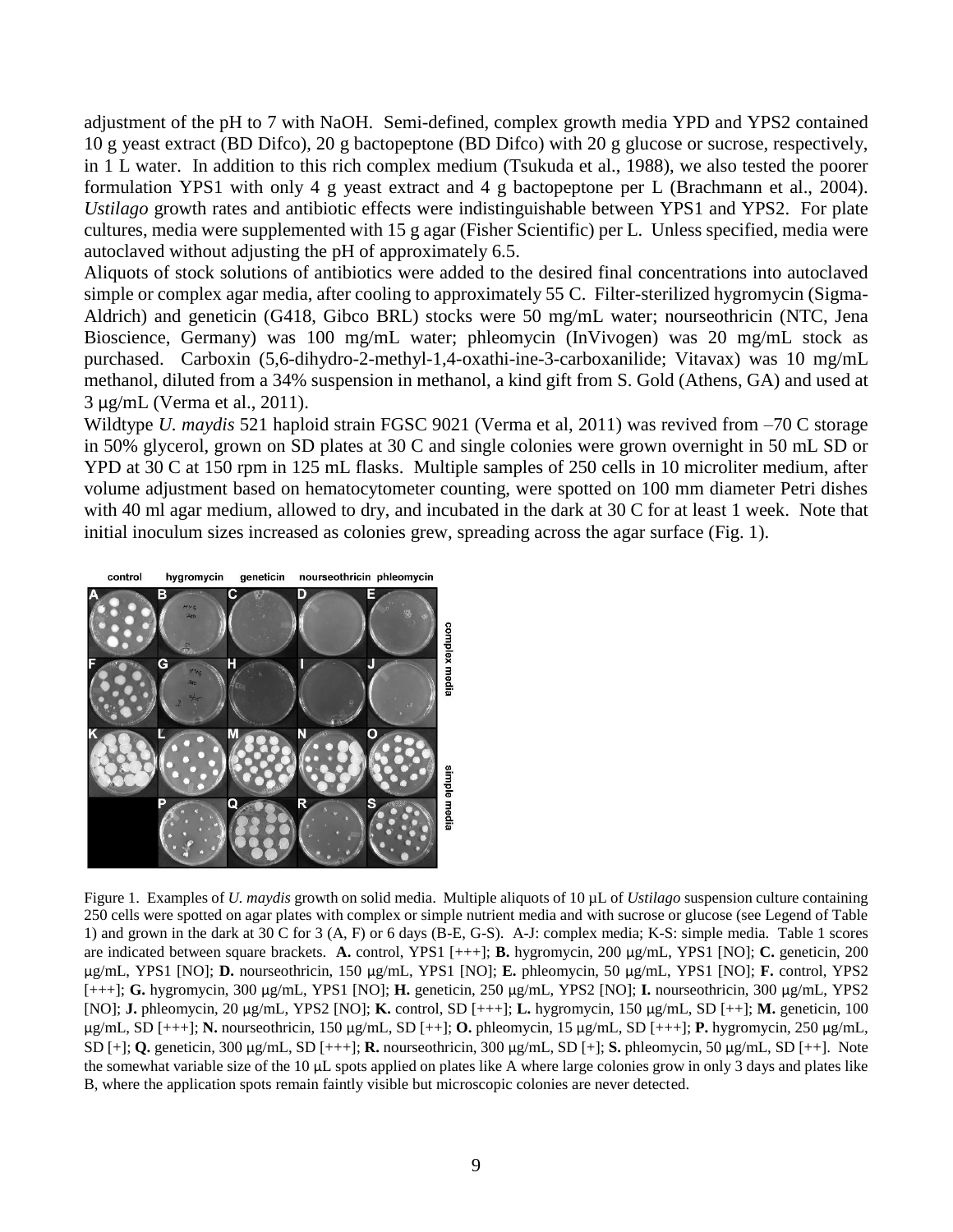### **Results and Discussion**

In our research to create selective knock-outs for the two single locus histone H3 variants in *Ustilago*, successful transformation at single loci was achieved using the selectable marker carboxin on simple defined (SD) growth media based on yeast nitrogen base (YNB) and glucose (Verma et al., 2011). The mutant succinate dehydrogenase cassette (Brachmann et al., 2004) which confers resistance to carboxin (Keon et al., 1991) was stably integrated in the *Ustilago* genome at the knock-out locus. To study the single remaining histone H3 variant function, we wished to replace its promoter by that of the inactivated gene, switching between the cell-cycle regulated H3 promoter and the constitutive H3 promoter (Verma et al., 2011).

In the search for a second usable selectable marker, we were surprised by abundant growth on SD plates with hygromycin, geneticin (G418), nourseothricin (NTC) and phleomycin (Fig. 1) at antibiotic concentrations that were described as effective by other laboratories using *Ustilago* (Berndt et al., 2010; Brachmann et al., 2004; Brachmann et al., 2001; Garcia-Pedrajas et al., 2008; Heidenreich et al., 2008; Kamper, 2004; Kojic and Holloman, 2000; Lee et al., 1999; Lovely et al., 2011; Tsukuda et al., 1988; Zameitat et al., 2007). Reviewing growth media used by these laboratories, none had used simple media like our YNB-based one with glucose. We confirmed that indeed these antibiotics were effective against wild type *Ustilago* strains when yeast extract- and bactopeptone-based media were used (Fig. 1) at the effective concentrations described (Table 1).

We explored some of the possible factors involved to find conditions that would allow use of these antibiotics as selectable markers in simple media during the development of auxotrophic markers, such as the *ade2* knockout (Verma et al., 2016). The effects of the composition of growth media during genetic transformation and selection of *Ustilago* has been recognized by others. For instance, the inclusion of high concentrations of sorbitol in protoplast transformation of *Ustilago* is required for the stabilization of the protoplasts but it reduces the effectiveness of antibiotic selection (Kojic and Holloman, 2000).

| Medium components (g/L) |                  |                   |            |         |         |                  |  |  |  |  |
|-------------------------|------------------|-------------------|------------|---------|---------|------------------|--|--|--|--|
| Medium                  | yeast<br>extract | bacto-<br>peptone | <b>YNB</b> | sucrose | glucose | succinic<br>acid |  |  |  |  |
| YPS1                    | 4                | 4                 |            | 20      |         |                  |  |  |  |  |
| YPS2                    | 10               | 20                |            | 20      |         |                  |  |  |  |  |
| <b>YPD</b>              | 10               | 20                |            |         | 20      |                  |  |  |  |  |
| SS                      |                  |                   | 6.7        | 20      |         |                  |  |  |  |  |
| <b>SD</b>               |                  |                   | 6.7        |         | 20      |                  |  |  |  |  |
| <b>SDS</b>              |                  |                   | 6.7        |         | 20      | 5.9              |  |  |  |  |

Table 1. *U. maydis* growth on solid media.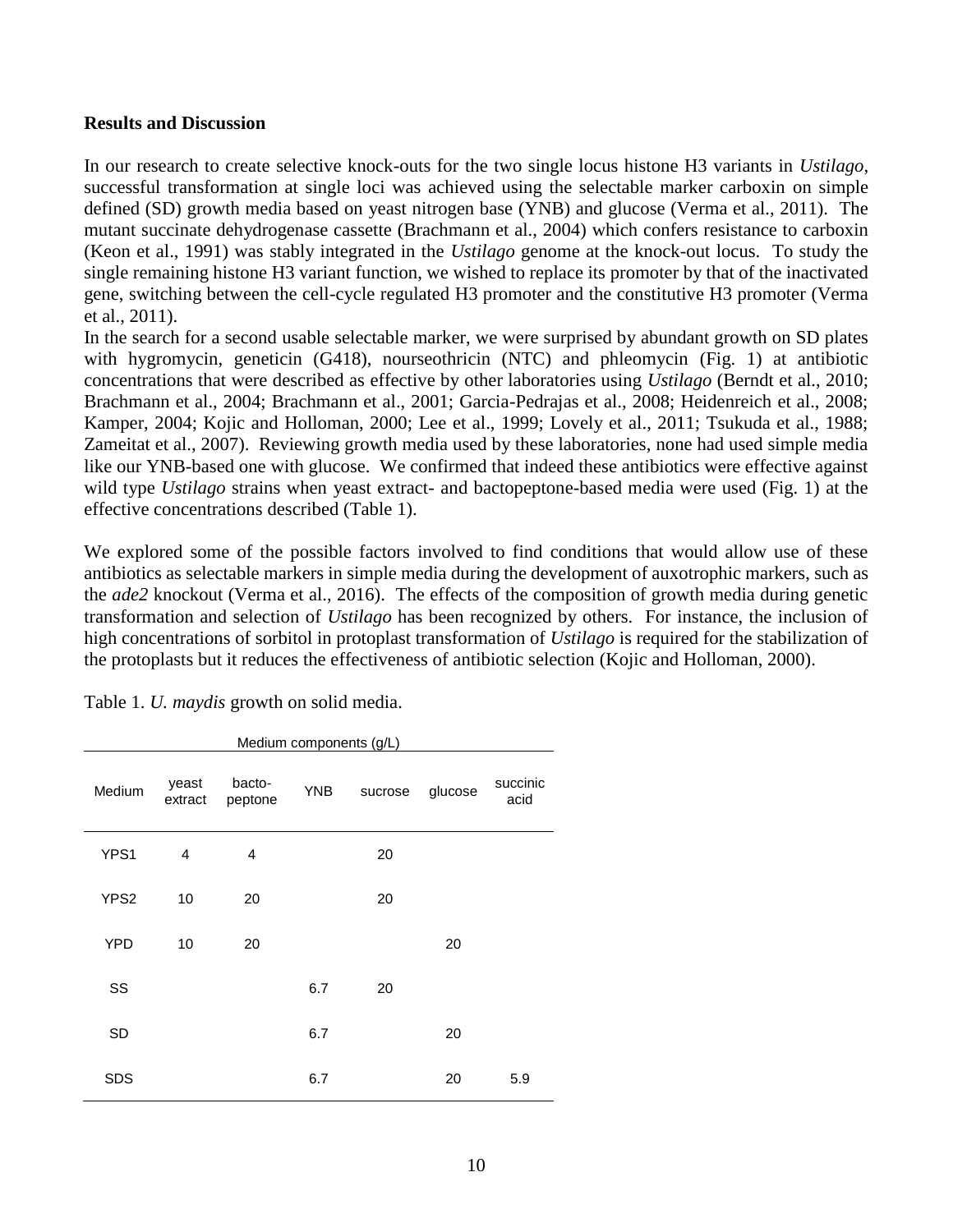|            |          | Antibiotics (µg/mL) |                |           |           |                |           |             |           |           |                           |  |  |
|------------|----------|---------------------|----------------|-----------|-----------|----------------|-----------|-------------|-----------|-----------|---------------------------|--|--|
| Medium     | Control  | Hygromycin          |                | Geneticin |           | Nourseothricin |           | Phleomycin  |           | Carboxin  |                           |  |  |
|            | 0        | 150                 | $200 -$<br>250 | 300       | 100-300   | 100            | 150       | 250-<br>300 | $10 - 20$ | 30-50     | $\ensuremath{\mathsf{3}}$ |  |  |
| YPS1       | $^{+++}$ |                     | <b>NO</b>      | <b>NO</b> | <b>NO</b> | <b>NO</b>      | <b>NO</b> | <b>NO</b>   | <b>NO</b> | <b>NO</b> |                           |  |  |
| YPS2       | $^{+++}$ |                     | <b>NO</b>      | <b>NO</b> | <b>NO</b> | <b>NO</b>      | <b>NO</b> | <b>NO</b>   | <b>NO</b> | <b>NO</b> | <b>NO</b>                 |  |  |
| <b>YPD</b> | $^{+++}$ | <b>NO</b>           | <b>NO</b>      |           |           | <b>NO</b>      | <b>NO</b> |             |           | <b>NO</b> |                           |  |  |
| SS         | $^{+++}$ | $^{++}$             | $\ddot{}$      |           |           | $\ddot{}$      | $(+)$     |             |           | +         | <b>NO</b>                 |  |  |
| SD         | $^{+++}$ | $^{++}$             | $\ddot{}$      | $(+)$     | $^{+++}$  | $^{++}$        | $^{++}$   | $\ddot{}$   | $^{+++}$  | $^{++}$   | <b>NO</b>                 |  |  |
| <b>SDS</b> | $^{+++}$ | $^{+++}$            | $^{++}$        |           |           | <b>NO</b>      | <b>NO</b> |             |           | $^{(+)}$  |                           |  |  |

Table 1, *U. maydis* growth on solid media, continued.

Complex agar media (YPS1, YPS2, YPD) with yeast extract and bactopeptone and simple agar media (SS, SD, SDS) with yeast nitrogen base containing sucrose, glucose and/or succinate buffer (see Materials and Methods). Growth at 30 C in dark. Examples of scored plates are shown in Fig. 1. Scores: +++ : sizable colonies by day 3 as in untreated controls; ++ : visible colonies by day 3; + : small macroscopic colonies by day 6 (+) : microscopic colonies by day 6; NO : no microscopic colonies after 6 or more days. Empty table fields represent combinations of medium and antibiotic that were not tested.

The uptake of sugars by fungi is generally mediated by sugar transporters (Goncalves et al., 2016) and specific sucrose (MW 342 D) transporters have been identified in *Ustilago* (Wahl et al., 2010). That sucrose transporters may contribute to the entry of the only slightly larger antibiotics is suggested by lesser growth when antibotics are present in simple medium with sucrose (SS) than with glucose (SD) (Table 1). The aminoglycosides hygromycin (528 D), geneticin (497 D) and nourseothricin (multiple components between 499 and 883 D) are only marginally larger than sucrose, although the glycopeptide phleomycin is significantly larger (1428 D). Note that all these antibiotics contain amines that would create increasingly more positively charged antibiotics as cells grow and the unbuffered media acidify. That the charged state may impede cell entry is suggested by the observation that nourseothricin and phleomycin in pH-buffered medium (SDS) are more effective (Table 1). The smaller molecular weight (235 D) but especially the hydrophobic character of carboxin is probably responsible for its effective uptake and action in both simple and complex media (Table 1).

The major difference observed in this study is the limited antibiotic effectiveness in the simple media in which the organic components all have molecular weights less than 450 D, and the complex media with effective antibiotic action and nutrient molecules in yeast extract and bactopeptone with molecular weights that are much larger (Fig. 1; Table 1). The requirement of nutrient uptake from these media will certainly activate cellular import mechanisms, transmembrane transporters or endocytosis, that will also facilitate the effective uptake of antibiotics into the cells.

# **Conclusions**

Using aminoglycoside and glycopeptide antibiotics as selectable markers in gene transformation of fungi like the basidiomycete *Ustilago maydis*, one must employ growth media that will induce uptake of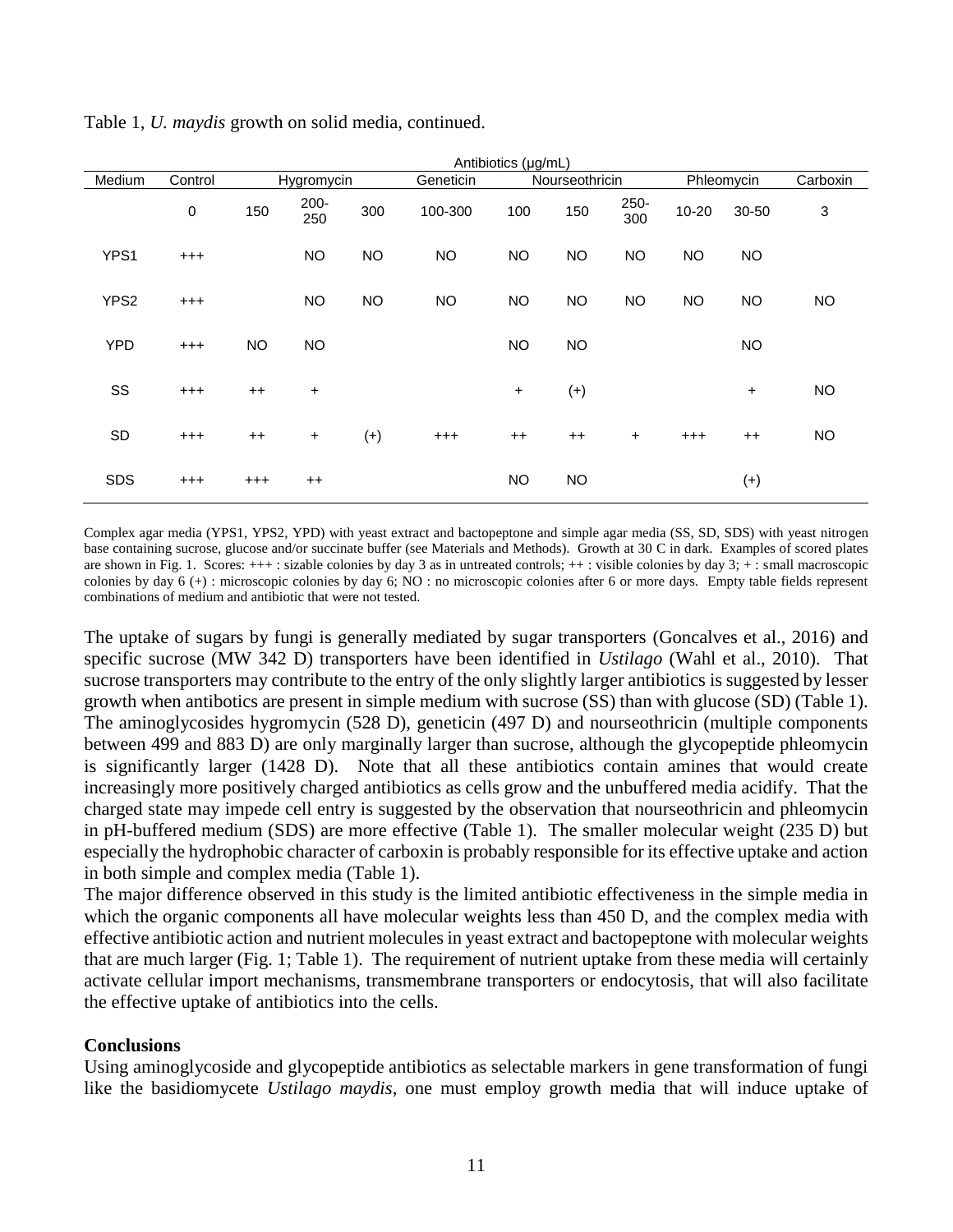complex nutrients to assure concomitant uptake of antibiotics to confer effective selection. In minimal media, *Ustilago* cells exclude aminoglycoside antibiotics to such a degree that effective selection of antibiotic-resistant transformants cannot be achieved.

#### **Acknowledgements**

This research was supported by the Missouri Life Sciences Research Board, award 13254 to JHW.

#### **References**

Berndt, P., Lanver, D., and Kahmann, R., 2010. The AGC Ser/Thr kinase Aga1 is essential for appressorium formation and maintenance of the actin cytoskeleton in the smut fungus *Ustilago maydis*. Mol. Microbiol. 78:1484- 1499.

Brachmann, A., Konig, J., Julius, C., and Feldbrugge, M., 2004. A reverse genetic approach for generating gene replacement mutants in *Ustilago maydis*. Mol. Genet. Genomics 272:216-226.

Brachmann, A., Weinzierl, G., Kamper, J., and Kahmann, R., 2001. Identification of genes in the bW/bE regulatory cascade in *Ustilago maydis*. Mol. Microbiol. 42:1047-1063.

Fernandez-Alvarez, A., Elias-Villalobos, A., and Ibeas, J.I., 2009. The O-mannosyltransferase PMT4 is essential for normal appressorium formation and penetration in *Ustilago maydis*. Plant Cell 21:3397-3412.

Fotheringham, S., and Holloman, W.K., 1990. Pathways of transformation in *Ustilago maydis* determined by DNA conformation. Genet. 124:833-843.

Garcia-Pedrajas, M.D., Nadal, M., Kapa, L.B.*, et al.*, 2008. DelsGate, a robust and rapid gene deletion construction method. Fungal Genet. Biol. 45:379-388.

Goncalves, C., Coelho, M.A., Salema-Oom, M., and Goncalves, P., 2016. Stepwise functional evolution in a fungal sugar transporter family. Mol. Biol. Evol. 33:352-366.

Heidenreich, M.L., Budde, A.D., Zhiqiang, A., and Leong, S.A., 2008. Disruption of a yeast ADE6 gene homolog in *Ustilago maydis*. Fungal Genetics Reports 55:40-43.

Holliday, R., 1974. *Ustilago maydis*, in: King, R.C. (Ed.), Handbook of Genetics. Plenum Press, New York.

Kamper, J., 2004. A PCR-based system for highly efficient generation of gene replacement mutants in *Ustilago maydis*. Mol. Genet. Genomics 271:103-110.

Keon, J.P., White, G.A., and Hargreaves, J.A., 1991. Isolation, characterization and sequence of a gene conferring resistance to the systemic fungicide carboxin from the maize smut pathogen, *Ustilago maydis*. Curr. Genet. 19:475- 481.

Kojic, M., and Holloman, W.K., 2000. Shuttle vectors for genetic manipulations in *Ustilago maydis*. Can. J. Microbiol. 46:333-338.

Lee, N., Bakkeren, G., Wong, K.*, et al.*, 1999. The mating-type and pathogenicity locus of the fungus *Ustilago hordei* spans a 500-kb region. Proc. Natl. Acad. Sci. U. S. A. 96:15026-15031.

Lovely, C.B., Aulakh, K.B., and Perlin, M.H., 2011. Role of Hsl7 in morphology and pathogenicity and its interaction with other signaling components in the plant pathogen *Ustilago maydis*. Eukaryot. Cell 10:869-883.